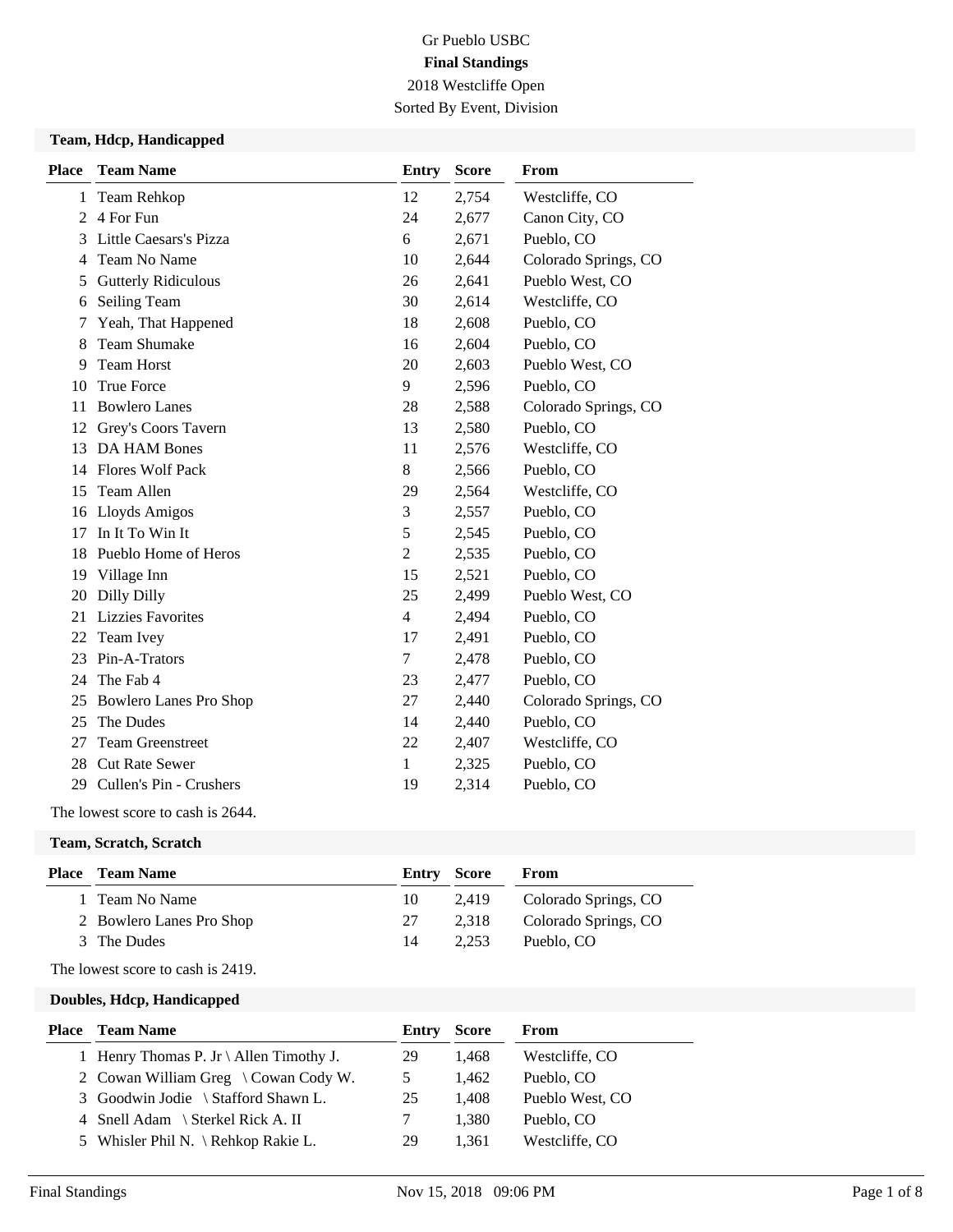Sorted By Event, Division

## **Doubles, Hdcp, Handicapped**

| <b>Place</b> | <b>Team Name</b>                                  | <b>Entry</b>             | <b>Score</b> | From                 |
|--------------|---------------------------------------------------|--------------------------|--------------|----------------------|
|              | 6 Seiling Cindy $\setminus$ Seiling Clint A.      | 30                       | 1,360        | Westcliffe, CO       |
| 7            | Reyes Mario J. \ Holguin Jose E.                  | 6                        | 1,344        | Pueblo, CO           |
| 8            | Ellison Charles D. \ Ellison Jeremy D.            | 18                       | 1,342        | Pueblo, CO           |
| 9            | Nezvensky Mae L. \ Nezvensky Marvin C. Jr         | 15                       | 1,341        | Pueblo, CO           |
| 10           | Hood Keith D. \ Greenstreet Jerry A.              | 22                       | 1,340        | Westcliffe, CO       |
|              | 10 Paxton Alan R. \ Jones Bruce D.                | 22                       | 1,340        | Westcliffe, CO       |
|              | 12 Lewis Vera \ Lewis Michael D.                  | 24                       | 1,337        | Canon City, CO       |
|              | 13 Hazelton Andrew D. \ Schaak Alfred T. Jr       | 5                        | 1,333        | Pueblo, CO           |
|              | 14 Fischer Deborah A. \ Fischer Gary              | 30                       | 1,331        | Westcliffe, CO       |
| 15           | Shumake Donald E. \ Shumake Keith D.              | 16                       | 1,329        | Pueblo, CO           |
| 16           | Taylor Colton D. \ Boughton Christopher D.        | 7                        | 1,327        | Pueblo, CO           |
| 17           | Martinez David J. \ Rivera Derek J.               | 14                       | 1,320        | Pueblo, CO           |
| 18           | Smith Michael D. \ Flores Mario J.                | 8                        | 1,311        | Pueblo, CO           |
| 19           | Ramirez Brian S. \ Santistevan Daniel R.          | 6                        | 1,307        | Pueblo, CO           |
| 20           | Thurlow Gregory C. \ Rogers Chris L. II           | 28                       | 1,301        | Colorado Springs, CO |
| 21           | Debraal Jason W. \ Bryan Jerry L.                 | 9                        | 1,300        | Pueblo, CO           |
| 22           | Rosenberger Denny R. \ Rosenberger Karen          | 11                       | 1,296        | Westcliffe, CO       |
| 23           | Wilson Douglas A. \ McCaulley Joe W.              | 23                       | 1,294        | Pueblo, CO           |
| 24           | Rivera Leslie A. \ Meyer Loree L.                 | 18                       | 1,288        | Pueblo, CO           |
| 25           | Rayburn Peggy L. $\langle$ Horst Jill D.          | 20                       | 1,283        | Pueblo West, CO      |
| 25           | Logan Mitch W. \Haley Bob                         | $\overline{c}$           | 1,283        | Pueblo, CO           |
| 27           | McIntyre Matthew S. \ McIntyre John T.            | 27                       | 1,278        | Colorado Springs, CO |
| 28           | Bolton Andrew G. \ Bailey Jennie M.               | 11                       | 1,275        | Westcliffe, CO       |
| 29           | Ivey Vern A. $\langle$ Mize Tammy S.              | 23                       | 1,274        | Pueblo, CO           |
| 30           | Croasdell Michelle L. \ Arko Robert L.            | 13                       | 1,273        | Pueblo, CO           |
| 30           | Eccher Deidre \ Eccher Ronald R.                  | 33                       | 1,273        | Walsenburg, CO       |
| 32           | Siegrist Timothy S. $\setminus$ Sisneros Ethan A. | 3                        | 1,272        | Pueblo, CO           |
| 33           | Cunningham David T. \ Serles Ryan J.              | 19                       | 1,266        | Pueblo, CO           |
| 34           | Rivera Stanley J. \ Payne Daryl C.                | 15                       | 1,251        | Pueblo, CO           |
| 35           | Kocman Edward R. $\backslash$ Arko Angelique D.   | 13                       | 1,247        | Pueblo, CO           |
|              | 36 Eisold Katherine E. \ Cortese Cassandra M.     | 26                       | 1,236        | Pueblo West, CO      |
| 37           | Flores Graziano T. \ Flores Richard J.            | $8\,$                    | 1,229        | Pueblo, CO           |
|              | 38 Eisold Julie A. \ Tritch Ashleigh              | 26                       | 1,228        | Pueblo West, CO      |
| 38           | Bacca Sharlene M. \ Bacca Mike                    | 33                       | 1,228        | Walsenburg, CO       |
| 40           | Herron Nic R. $\$ Herron Don R.                   | 19                       | 1,214        | Pueblo, CO           |
| 41           | Koller Thomas E. \ Richardson Bob G.              | 1                        | 1,207        | Pueblo, CO           |
| 42           | Sloggett Marsha S. \ Sloggett Richard E.          | 24                       | 1,204        | Canon City, CO       |
| 43           | Rayburn Kyle A. \ Horst Kevin W.                  | 20                       | 1,203        | Pueblo West, CO      |
| 43           | DeBraal David B. \ Wamboldt Dan                   | 9                        | 1,203        | Pueblo, CO           |
| 45           | Armijo Barbara J. \ Martinez Christopher L.       | 32                       | 1,188        | Walsenburg, CO       |
| 46           | Emerson Aaron W. \ Eggleston Edward R. III        | 14                       | 1,184        | Pueblo, CO           |
| 47           | Bernal Kimberly K. \ Bernal Joseph J.             | $\overline{4}$           | 1,167        | Pueblo, CO           |
| 48           | Ward Delbert L. \ Williams Michael B.             | $\overline{\mathcal{A}}$ | 1,161        | Pueblo, CO           |
| 48           | Thompson Carl L. \ Ibanez George C. Jr            | $\overline{c}$           | 1,161        | Pueblo, CO           |
| 50           | Reed John E. \ Dorrance Robert L. Sr              | 3                        | 1,152        | Pueblo, CO           |
| 51           | Richardson Wally E. \ Vigil Gilbert R.            | $\mathbf{1}$             | 1,144        | Pueblo, CO           |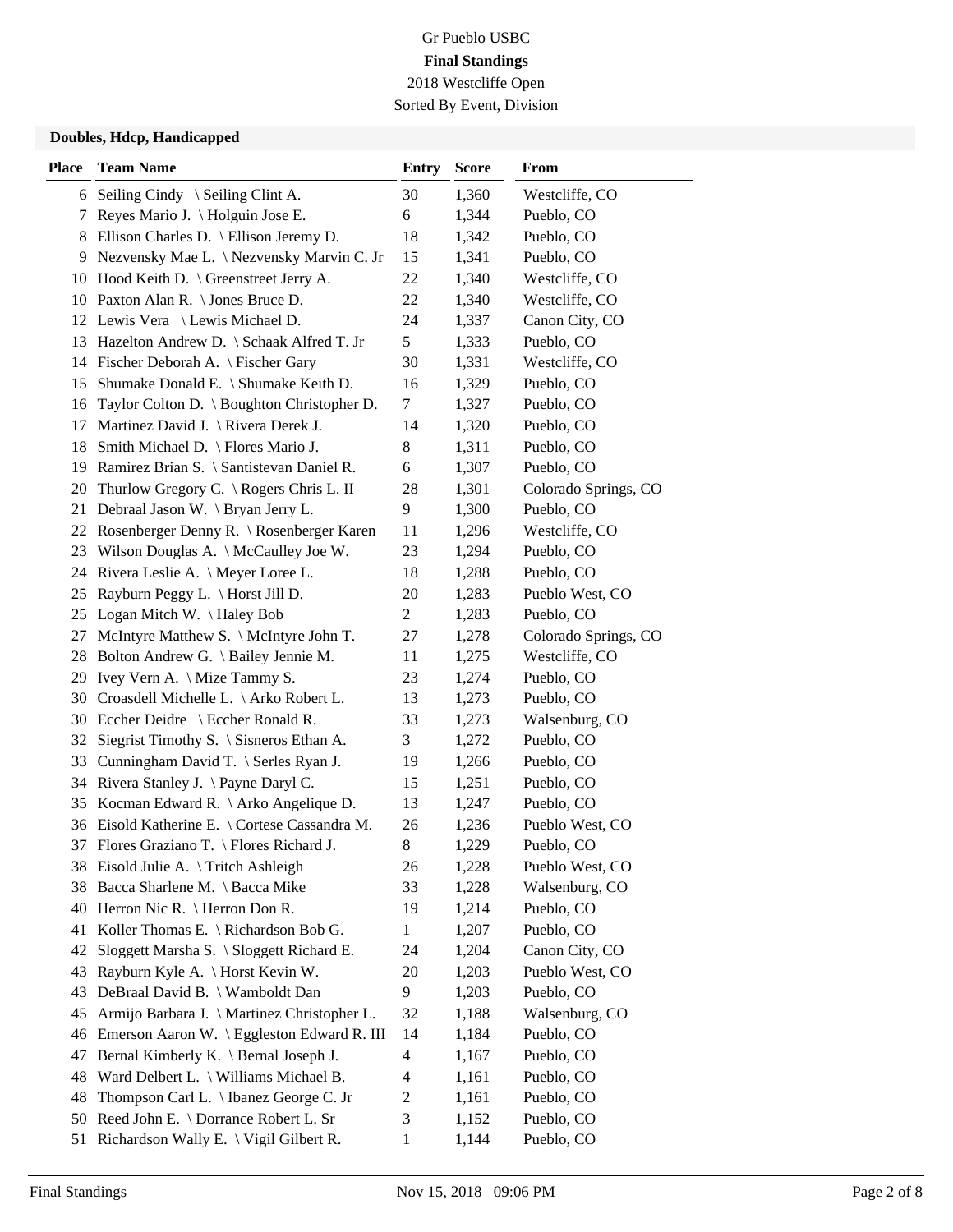# Gr Pueblo USBC **Final Standings** 2018 Westcliffe Open Sorted By Event, Division

## **Doubles, Hdcp, Handicapped**

| <b>Place</b> Team Name                   | Entry Score |       | From       |
|------------------------------------------|-------------|-------|------------|
| 52 Hazelton Michael A. \ Lafler Steve E. | $\sim$ 5    | 1.138 | Pueblo, CO |
| 53 Bernard Larry \ Bernard Sharon L.     |             | 1.061 | Pueblo, CO |

The lowest score to cash is 1342.

#### **Doubles, Scratch, Scratch**

| <b>Place</b> Team Name                            | Entry Score |       | From                 |
|---------------------------------------------------|-------------|-------|----------------------|
| 1 Martinez David J. $\langle$ Rivera Derek J.     | 14          | 1.232 | Pueblo, CO           |
| 2 McIntyre Matthew S. \ McIntyre John T.          | 27          | 1.201 | Colorado Springs, CO |
| 3 Emerson Aaron W. \ Eggleston Edward R. III $14$ |             | 1.085 | Pueblo, CO           |
| 4 Eisold Katherine E. \ Cortese Cassandra M.      | 26          | 1.056 | Pueblo West, CO      |
|                                                   |             |       |                      |

The lowest score to cash is 1232.

#### **Singles, Hdcp, Handicapped**

| <b>Place</b> | <b>Team Name</b>        | Entry          | <b>Score</b> | From                 |
|--------------|-------------------------|----------------|--------------|----------------------|
| 1            | Sisneros Ethan A.       | 3              | 758          | Pueblo, CO           |
| 2            | Debraal Jason W.        | 9              | 750          | Pueblo, CO           |
| 3            | Sterkel Rick A. II      | 7              | 728          | Pueblo, CO           |
| 4            | Flores Mario J.         | 8              | 717          | Pueblo, CO           |
| 5            | Seiling Clint A.        | 30             | 712          | Westcliffe, CO       |
| 6            | Bolton Andrew G.        | 11             | 708          | Westcliffe, CO       |
| 7            | Cowan Cody W.           | 5              | 703          | Pueblo, CO           |
| 8            | Eisold Julie A.         | 26             | 701          | Pueblo West, CO      |
| 9            | Horst Kevin W.          | 20             | 700          | Pueblo West, CO      |
| 10           | Eggleston Edward R. III | 14             | 698          | Pueblo, CO           |
| 11           | Rehkop Rakie L.         | 29             | 697          | Westcliffe, CO       |
| 12           | Serles Ryan J.          | 19             | 696          | Pueblo, CO           |
| 13           | Arko Angelique D.       | 13             | 695          | Pueblo, CO           |
| 14           | Ramirez Brian S.        | 6              | 694          | Pueblo, CO           |
| 15           | Eisold Katherine E.     | 26             | 692          | Pueblo West, CO      |
| 16           | Rivera Stanley J.       | 15             | 690          | Pueblo, CO           |
| 16           | Siegrist Timothy S.     | 3              | 690          | Pueblo, CO           |
| 18           | Payne Daryl C.          | 15             | 689          | Pueblo, CO           |
| 18           | Allen Timothy J.        | 29             | 689          | Westcliffe, CO       |
| 20           | Kocman Edward R.        | 13             | 683          | Pueblo, CO           |
| 21           | Flores Graziano T.      | 8              | 682          | Pueblo, CO           |
| 22           | Fischer Deborah A.      | 30             | 681          | Westcliffe, CO       |
| 23           | Bailey Jennie M.        | 11             | 676          | Westcliffe, CO       |
| 24           | Greenstreet Jerry A.    | 22             | 671          | Westcliffe, CO       |
| 24           | Horst Jill D.           | 20             | 671          | Pueblo West, CO      |
| 26           | Paxton Alan R.          | 22             | 669          | Westcliffe, CO       |
| 27           | Rogers Chris L. II      | 28             | 665          | Colorado Springs, CO |
| 27           | Cortese Cassandra M.    | 26             | 665          | Pueblo West, CO      |
| 29           | Cunningham David T.     | 19             | 663          | Pueblo, CO           |
| 29           | Rivera Leslie A.        | 18             | 663          | Pueblo, CO           |
| 29           | Thurlow Gregory C.      | 28             | 663          | Colorado Springs, CO |
| 32           | Williams Michael B.     | $\overline{4}$ | 662          | Pueblo, CO           |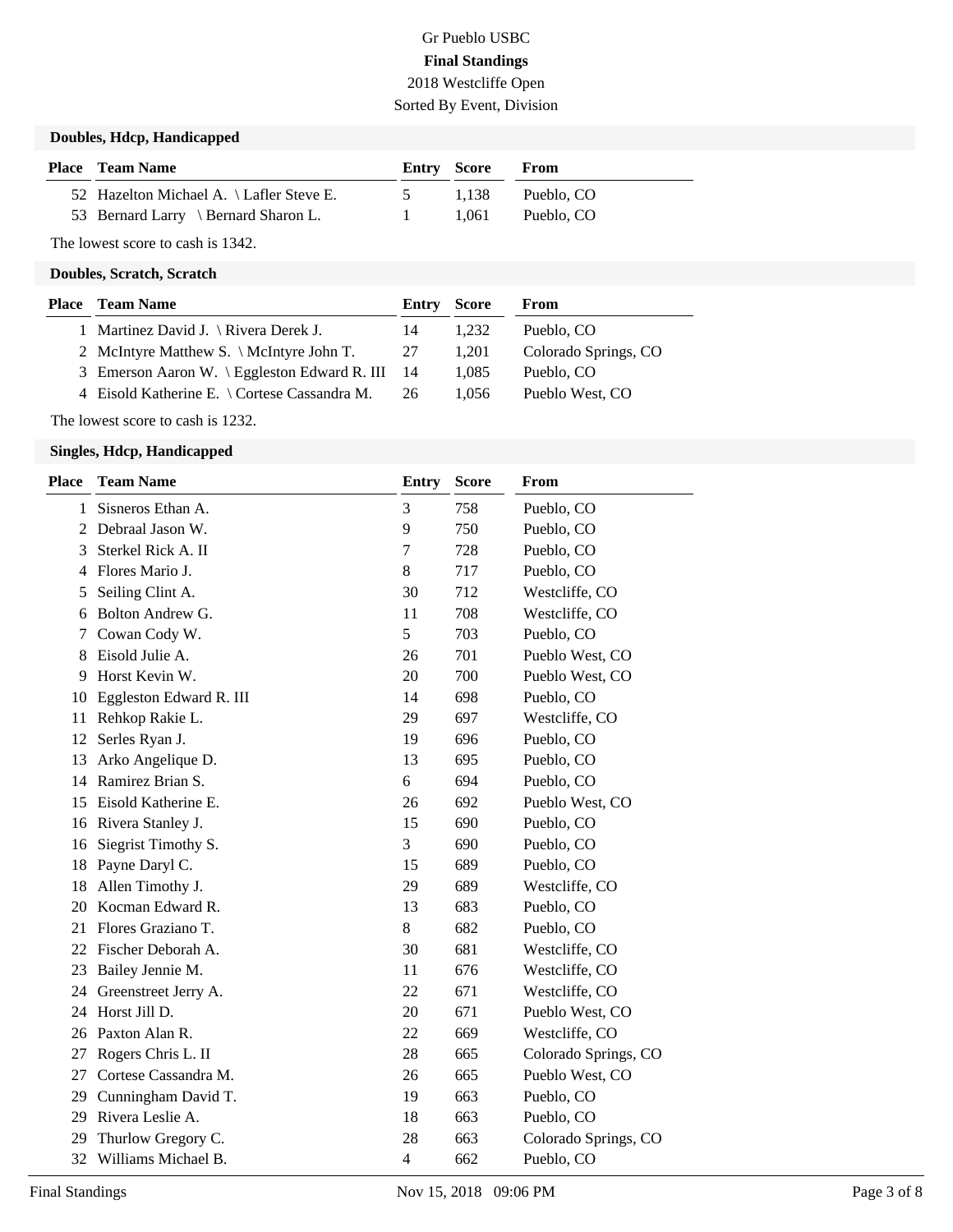Sorted By Event, Division

## **Singles, Hdcp, Handicapped**

| <b>Place</b> | <b>Team Name</b>        | <b>Entry</b>   | <b>Score</b> | From                 |
|--------------|-------------------------|----------------|--------------|----------------------|
| 33           | Reyes Mario J.          | 6              | 661          | Pueblo, CO           |
| 33           | Emerson Aaron W.        | 14             | 661          | Pueblo, CO           |
| 35           | Boughton Christopher D. | 7              | 660          | Pueblo, CO           |
|              | 36 Ellison Jeremy D.    | 18             | 659          | Pueblo, CO           |
| 37           | Lewis Michael D.        | 24             | 657          | Canon City, CO       |
| 38           | Lewis Vera              | 24             | 655          | Canon City, CO       |
|              | 38 Cowan William Greg   | $\mathfrak s$  | 655          | Pueblo, CO           |
| 38           | Schaak Alfred T. Jr     | 5              | 655          | Pueblo, CO           |
| 41           | Richardson Bob G.       | $\mathbf{1}$   | 651          | Pueblo, CO           |
| 41           | Thompson Carl L.        | $\overline{2}$ | 651          | Pueblo, CO           |
| 43           | Whisler Phil N.         | 29             | 650          | Westcliffe, CO       |
| 43           | Henry Thomas P. Jr      | 29             | 650          | Westcliffe, CO       |
| 43           | Martinez Christopher L. | 32             | 650          | Walsenburg, CO       |
| 43           | Bacca Sharlene M.       | 33             | 650          | Walsenburg, CO       |
| 47           | Snell Adam              | $\tau$         | 649          | Pueblo, CO           |
| 48           | Arko Robert L.          | 13             | 646          | Pueblo, CO           |
| 49           | Hazelton Andrew D.      | 5              | 645          | Pueblo, CO           |
| 50           | Flores Richard J.       | 8              | 644          | Pueblo, CO           |
| 50           | Smith Michael D.        | 8              | 644          | Pueblo, CO           |
| 52           | Sloggett Marsha S.      | 24             | 643          | Canon City, CO       |
| 52           | Armijo Barbara J.       | 32             | 643          | Walsenburg, CO       |
| 54           | Shumake Keith D.        | 16             | 642          | Pueblo, CO           |
| 55           | Meyer Loree L.          | 18             | 641          | Pueblo, CO           |
| 56           | Rayburn Peggy L.        | 20             | 640          | Pueblo West, CO      |
| 56           | Santistevan Daniel R.   | 6              | 640          | Pueblo, CO           |
| 58           | Rayburn Kyle A.         | 20             | 639          | Pueblo West, CO      |
| 58           | Bacca Mike              | 33             | 639          | Walsenburg, CO       |
| 60           | Herron Don R.           | 19             | 638          | Pueblo, CO           |
| 61           | Sloggett Richard E.     | 24             | 636          | Canon City, CO       |
| 62           | Wamboldt Dan            | 9              | 634          | Pueblo, CO           |
| 63           | DeBraal David B.        | 9              | 628          | Pueblo, CO           |
|              | 64 Holguin Jose E.      | 6              | 626          | Pueblo, CO           |
| 65           | Logan Mitch W.          | $\overline{c}$ | 621          | Pueblo, CO           |
| 66           | Shumake Donald E.       | 16             | 619          | Pueblo, CO           |
| 67           | Hazelton Michael A.     | 5              | 618          | Pueblo, CO           |
| 68           | Koller Thomas E.        | 1              | 617          | Pueblo, CO           |
| 69           | <b>Fischer Gary</b>     | 30             | 615          | Westcliffe, CO       |
| 69           | Hood Keith D.           | 22             | 615          | Westcliffe, CO       |
| 71           | Eccher Deidre           | 33             | 607          | Walsenburg, CO       |
| 72           | McIntyre Matthew S.     | 27             | 606          | Colorado Springs, CO |
| 73           | Eccher Ronald R.        | 33             | 605          | Walsenburg, CO       |
| 74           | Ward Delbert L.         | $\overline{4}$ | 603          | Pueblo, CO           |
| 74           | Rosenberger Denny R.    | 11             | 603          | Westcliffe, CO       |
| 76           | <b>Tritch Ashleigh</b>  | 26             | 601          | Pueblo West, CO      |
| 77           | Dorrance Robert L. Sr   | 3              | 599          | Pueblo, CO           |
|              | 78 Rosenberger Karen    | 11             | 595          | Westcliffe, CO       |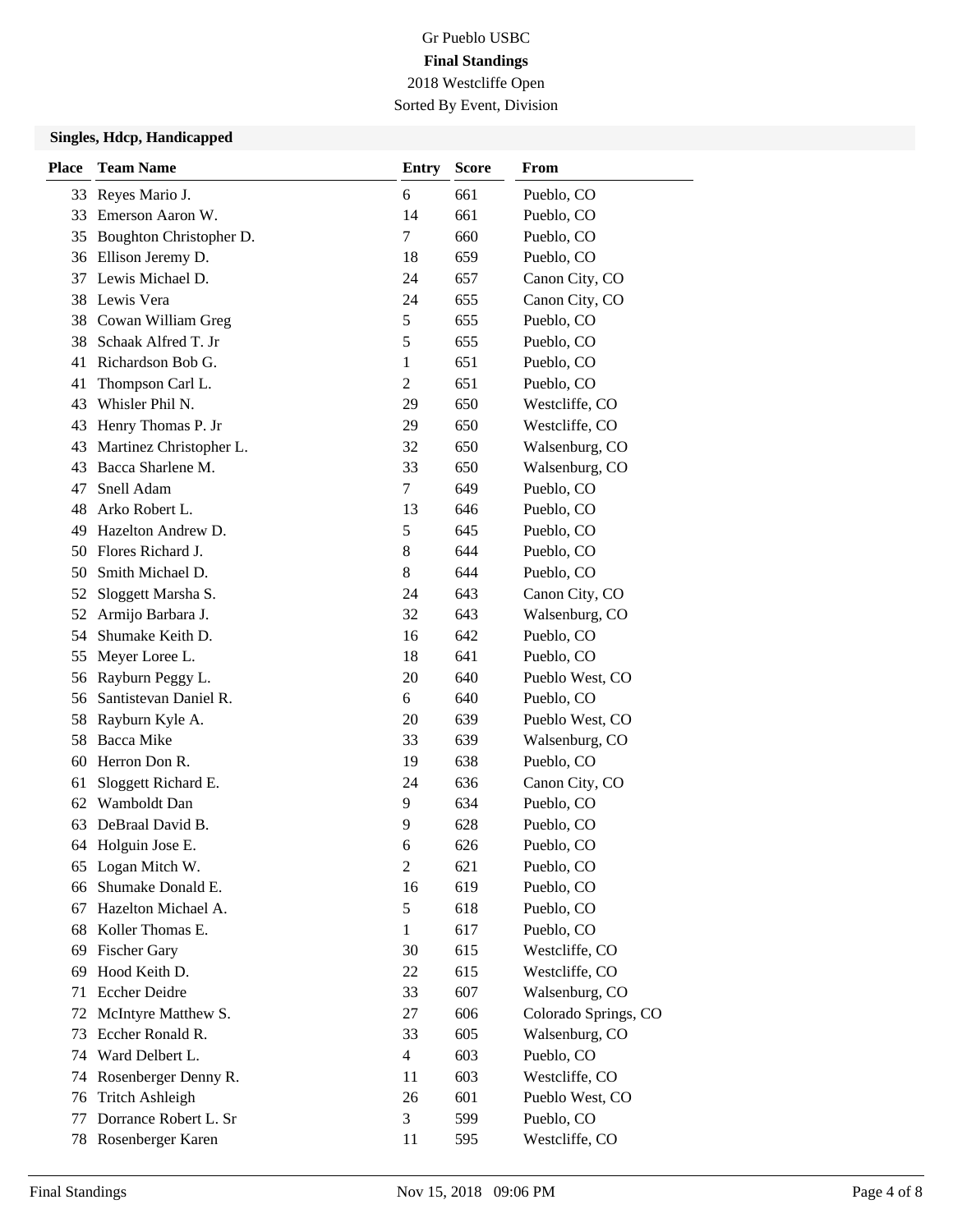Sorted By Event, Division

## **Singles, Hdcp, Handicapped**

| <b>Place</b> | <b>Team Name</b>       | <b>Entry</b>   | <b>Score</b> | From                 |
|--------------|------------------------|----------------|--------------|----------------------|
| 79           | Seiling Cindy          | 30             | 592          | Westcliffe, CO       |
| 80           | <b>Haley Bob</b>       | 2              | 591          | Pueblo, CO           |
| 81           | Goodwin Jodie          | 25             | 590          | Pueblo West, CO      |
| 82           | Mize Tammy S.          | 23             | 589          | Pueblo, CO           |
| 82           | Wilson Douglas A.      | 23             | 589          | Pueblo, CO           |
| 84           | McCaulley Joe W.       | 23             | 588          | Pueblo, CO           |
| 85           | Bernal Joseph J.       | 4              | 587          | Pueblo, CO           |
| 86           | Richardson Wally E.    | 1              | 584          | Pueblo, CO           |
| 87           | Nezvensky Mae L.       | 15             | 578          | Pueblo, CO           |
| 88           | Herron Nic R.          | 19             | 577          | Pueblo, CO           |
| 89           | Stafford Shawn L.      | 25             | 574          | Pueblo West, CO      |
| 90           | Ivey Vern A.           | 23             | 571          | Pueblo, CO           |
| 91           | McIntyre John T.       | 27             | 570          | Colorado Springs, CO |
| 92           | Rivera Derek J.        | 14             | 559          | Pueblo, CO           |
| 93           | Jones Bruce D.         | 22             | 556          | Westcliffe, CO       |
| 93           | Ibanez George C. Jr    | $\overline{2}$ | 556          | Pueblo, CO           |
| 95           | Reed John E.           | 3              | 555          | Pueblo, CO           |
| 95           | Bernal Kimberly K.     | $\overline{4}$ | 555          | Pueblo, CO           |
| 97           | Taylor Colton D.       | 7              | 553          | Pueblo, CO           |
| 98           | Bernard Sharon L.      | 1              | 552          | Pueblo, CO           |
| 99           | Ellison Charles D.     | 18             | 544          | Pueblo, CO           |
| 100          | Lafler Steve E.        | 5              | 537          | Pueblo, CO           |
| 100          | Bryan Jerry L.         | 9              | 537          | Pueblo, CO           |
| 102          | <b>Bernard Larry</b>   | 1              | 534          | Pueblo, CO           |
| 103          | Nezvensky Marvin C. Jr | 15             | 522          | Pueblo, CO           |
| 104          | Martinez David J.      | 14             | 514          | Pueblo, CO           |
| 105          | Vigil Gilbert R.       | 1              | 512          | Pueblo, CO           |
|              |                        |                |              |                      |

The lowest score to cash is 692.

#### **Singles, Scratch, Scratch**

| <b>Place</b> | <b>Team Name</b>       | Entry | <b>Score</b> | From                 |
|--------------|------------------------|-------|--------------|----------------------|
|              | Emerson Aaron W.       | 14    | 613          | Pueblo, CO           |
|              | 2 Cortese Cassandra M. | 26    | 603          | Pueblo West, CO      |
|              | 3 Eisold Katherine E.  | 26    | 574          | Pueblo West, CO      |
|              | 4 McIntyre Matthew S.  | 27    | 566          | Colorado Springs, CO |
|              | 5 McIntyre John T.     | 27    | 533          | Colorado Springs, CO |
|              | 6 Rivera Derek J.      | 14    | 495          | Pueblo, CO           |
|              | Martinez David J.      | 14    | 490          | Pueblo, CO           |

The lowest score to cash is 613.

#### **All-Events, Hdcp, Handicapped**

| <b>Place</b> Team Name | Entry Score   |       | From           |
|------------------------|---------------|-------|----------------|
| 1 Cowan Cody W.        | $\mathcal{L}$ | 2.216 | Pueblo, CO     |
| 2 Sisneros Ethan A.    | 3             | 2.151 | Pueblo, CO     |
| 3 Debraal Jason W.     | 9             | 2.131 | Pueblo, CO     |
| 4 Rehkop Rakie L.      | 29            | 2.081 | Westcliffe, CO |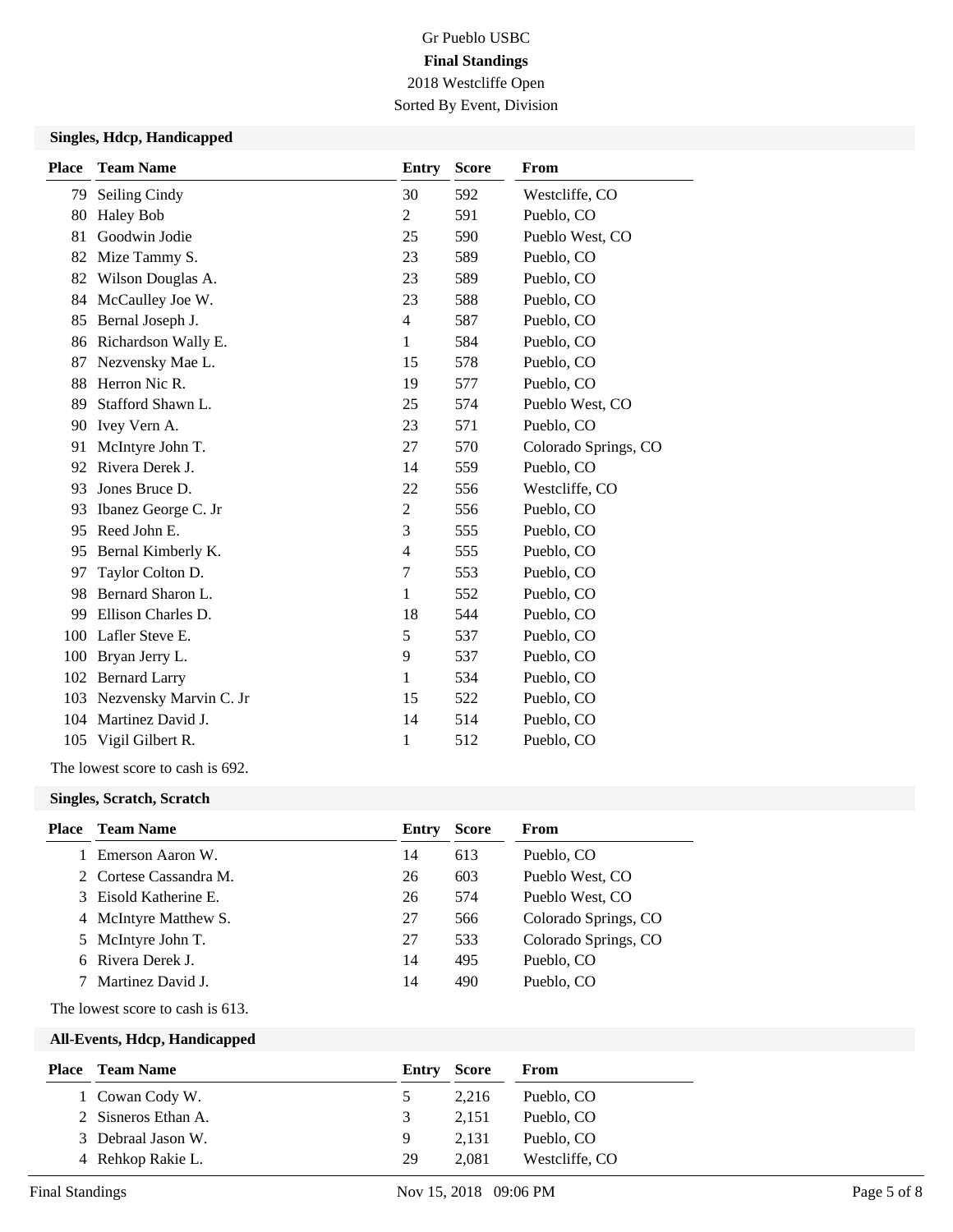Sorted By Event, Division

## **All-Events, Hdcp, Handicapped**

| <b>Place</b> | <b>Team Name</b>        | <b>Entry</b>   | <b>Score</b> | From                 |
|--------------|-------------------------|----------------|--------------|----------------------|
| 5            | Seiling Clint A.        | 30             | 2,071        | Westcliffe, CO       |
| 6            | Flores Mario J.         | 8              | 2,070        | Pueblo, CO           |
| 7            | Reyes Mario J.          | 6              | 2,060        | Pueblo, CO           |
| 8            | Snell Adam              | 7              | 2,056        | Pueblo, CO           |
| 9            | Bailey Jennie M.        | 11             | 2,045        | Westcliffe, CO       |
| 10           | Boughton Christopher D. | $\tau$         | 2,042        | Pueblo, CO           |
| 11           | Henry Thomas P. Jr      | 29             | 2,041        | Westcliffe, CO       |
|              | 12 Lewis Michael D.     | 24             | 2,031        | Canon City, CO       |
| 13           | Ramirez Brian S.        | 6              | 2,027        | Pueblo, CO           |
| 14           | Horst Jill D.           | 20             | 2,022        | Pueblo West, CO      |
| 14           | Meyer Loree L.          | 18             | 2,022        | Pueblo, CO           |
| 16           | Shumake Keith D.        | 16             | 2,008        | Pueblo, CO           |
| 17           | Hazelton Andrew D.      | 5              | 2,006        | Pueblo, CO           |
| 18           | Fischer Deborah A.      | 30             | 2,005        | Westcliffe, CO       |
| 19           | Allen Timothy J.        | 29             | 2,000        | Westcliffe, CO       |
| 19           | Horst Kevin W.          | 20             | 2,000        | Pueblo West, CO      |
| 21           | Whisler Phil N.         | 29             | 1,995        | Westcliffe, CO       |
| 22           | Greenstreet Jerry A.    | 22             | 1,983        | Westcliffe, CO       |
| 23           | Rivera Stanley J.       | 15             | 1,980        | Pueblo, CO           |
| 24           | Santistevan Daniel R.   | 6              | 1,969        | Pueblo, CO           |
| 25           | Rivera Leslie A.        | 18             | 1,967        | Pueblo, CO           |
| 26           | Sloggett Marsha S.      | 24             | 1,966        | Canon City, CO       |
| 27           | Thurlow Gregory C.      | 28             | 1,965        | Colorado Springs, CO |
| 28           | Arko Robert L.          | 13             | 1,959        | Pueblo, CO           |
| 29           | Stafford Shawn L.       | 25             | 1,956        | Pueblo West, CO      |
| 30           | Mize Tammy S.           | 23             | 1,955        | Pueblo, CO           |
| 30           | McIntyre Matthew S.     | 27             | 1,955        | Colorado Springs, CO |
| 32           | Eisold Katherine E.     | 26             | 1,954        | Pueblo West, CO      |
|              | 32 Kocman Edward R.     | 13             | 1,954        | Pueblo, CO           |
| 34           | Nezvensky Mae L.        | 15             | 1,953        | Pueblo, CO           |
| 35           | McCaulley Joe W.        | 23             | 1,951        | Pueblo, CO           |
| 36           | <b>Tritch Ashleigh</b>  | 26             | 1,949        | Pueblo West, CO      |
| 37           | Ellison Jeremy D.       | 18             | 1,947        | Pueblo, CO           |
| 38           | Rivera Derek J.         | 14             | 1,946        | Pueblo, CO           |
| 39           | Seiling Cindy           | 30             | 1,943        | Westcliffe, CO       |
| 40           | Eggleston Edward R. III | 14             | 1,939        | Pueblo, CO           |
| 41           | Logan Mitch W.          | $\overline{c}$ | 1,933        | Pueblo, CO           |
| 42           | Herron Don R.           | 19             | 1,923        | Pueblo, CO           |
| 43           | Wamboldt Dan            | 9              | 1,917        | Pueblo, CO           |
| 43           | Cowan William Greg      | 5              | 1,917        | Pueblo, CO           |
| 45           | Flores Richard J.       | 8              | 1,914        | Pueblo, CO           |
| 46           | Rayburn Peggy L.        | 20             | 1,908        | Pueblo West, CO      |
|              | 46 Lewis Vera           | 24             | 1,908        | Canon City, CO       |
| 48           | Cortese Cassandra M.    | 26             | 1,907        | Pueblo West, CO      |
| 48           | Payne Daryl C.          | 15             | 1,907        | Pueblo, CO           |
| 50           | Sloggett Richard E.     | 24             | 1,904        | Canon City, CO       |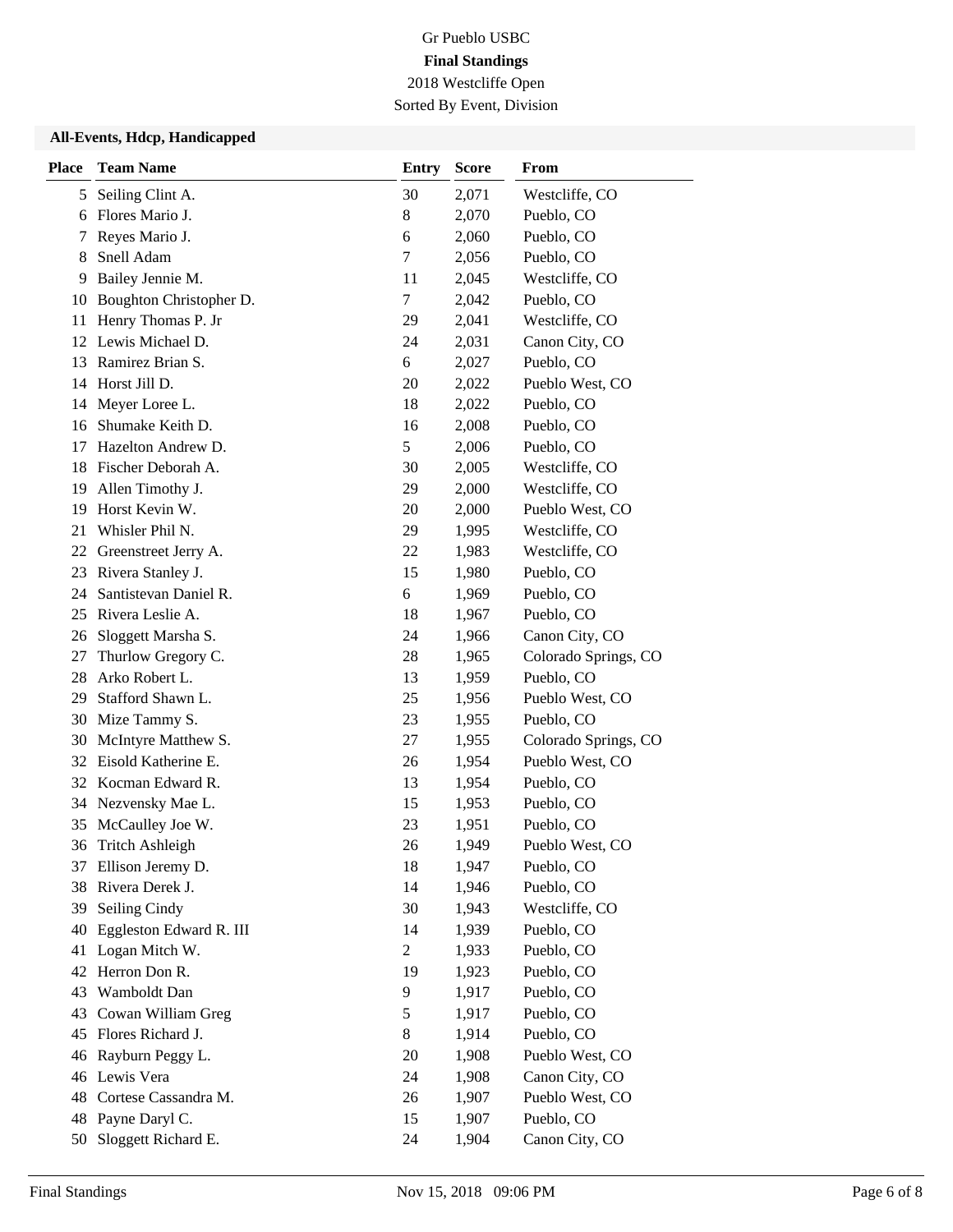Sorted By Event, Division

## **All-Events, Hdcp, Handicapped**

| <b>Place</b> | <b>Team Name</b>       | <b>Entry</b>             | <b>Score</b> | From                 |
|--------------|------------------------|--------------------------|--------------|----------------------|
| 51           | Bolton Andrew G.       | 11                       | 1,902        | Westcliffe, CO       |
| 52           | Sterkel Rick A. II     | 7                        | 1,901        | Pueblo, CO           |
| 53           | Flores Graziano T.     | 8                        | 1,900        | Pueblo, CO           |
| 53           | Thompson Carl L.       | $\mathfrak{2}$           | 1,900        | Pueblo, CO           |
| 55           | <b>Haley Bob</b>       | $\overline{2}$           | 1,897        | Pueblo, CO           |
| 55           | Arko Angelique D.      | 13                       | 1,897        | Pueblo, CO           |
| 57           | Rosenberger Karen      | 11                       | 1,892        | Westcliffe, CO       |
| 58           | Rosenberger Denny R.   | 11                       | 1,890        | Westcliffe, CO       |
| 59           | Shumake Donald E.      | 16                       | 1,887        | Pueblo, CO           |
| 59           | Holguin Jose E.        | 6                        | 1,887        | Pueblo, CO           |
| 61           | <b>Fischer Gary</b>    | 30                       | 1,886        | Westcliffe, CO       |
| 62           | Paxton Alan R.         | 22                       | 1,879        | Westcliffe, CO       |
| 62           | Williams Michael B.    | $\overline{\mathbf{4}}$  | 1,879        | Pueblo, CO           |
| 64           | Siegrist Timothy S.    | 3                        | 1,878        | Pueblo, CO           |
| 65           | Hood Keith D.          | 22                       | 1,871        | Westcliffe, CO       |
| 65           | Smith Michael D.       | 8                        | 1,871        | Pueblo, CO           |
| 67           | Jones Bruce D.         | 22                       | 1,865        | Westcliffe, CO       |
| 68           | Bernal Joseph J.       | $\overline{\mathcal{L}}$ | 1,860        | Pueblo, CO           |
| 69           | Schaak Alfred T. Jr    | $\mathfrak s$            | 1,859        | Pueblo, CO           |
| 70           | McIntyre John T.       | 27                       | 1,848        | Colorado Springs, CO |
| 71           | Richardson Wally E.    | $\mathbf{1}$             | 1,843        | Pueblo, CO           |
| 72           | Goodwin Jodie          | 25                       | 1,837        | Pueblo West, CO      |
| 72           | Cunningham David T.    | 19                       | 1,837        | Pueblo, CO           |
| 74           | DeBraal David B.       | 9                        | 1,826        | Pueblo, CO           |
| 75           | Dorrance Robert L. Sr  | 3                        | 1,813        | Pueblo, CO           |
| 76           | Wilson Douglas A.      | 23                       | 1,811        | Pueblo, CO           |
| 77           | Koller Thomas E.       | $\mathbf{1}$             | 1,810        | Pueblo, CO           |
| 78           | Rayburn Kyle A.        | 20                       | 1,809        | Pueblo West, CO      |
| 78           | Ellison Charles D.     | 18                       | 1,809        | Pueblo, CO           |
| 80           | Emerson Aaron W.       | 14                       | 1,798        | Pueblo, CO           |
| 81           | Taylor Colton D.       | 7                        | 1,776        | Pueblo, CO           |
| 82           | Bryan Jerry L.         | 9                        | 1,774        | Pueblo, CO           |
| 83           | Ivey Vern A.           | 23                       | 1,758        | Pueblo, CO           |
| 84           | Bernal Kimberly K.     | $\overline{\mathcal{L}}$ | 1,757        | Pueblo, CO           |
| 85           | Nezvensky Marvin C. Jr | 15                       | 1,752        | Pueblo, CO           |
| 86           | Reed John E.           | 3                        | 1,741        | Pueblo, CO           |
| 87           | Ward Delbert L.        | $\overline{4}$           | 1,733        | Pueblo, CO           |
| 88           | Herron Nic R.          | 19                       | 1,723        | Pueblo, CO           |
| 89           | Martinez David J.      | 14                       | 1,693        | Pueblo, CO           |
| 90           | Ibanez George C. Jr    | $\overline{c}$           | 1,668        | Pueblo, CO           |
| 91           | <b>Bernard Larry</b>   | $\mathbf{1}$             | 1,661        | Pueblo, CO           |
| 92           | Vigil Gilbert R.       | 1                        | 1,571        | Pueblo, CO           |
| 93           | Eisold Julie A.        | 26                       | 1,243        | Pueblo West, CO      |

The lowest score to cash is 2027.